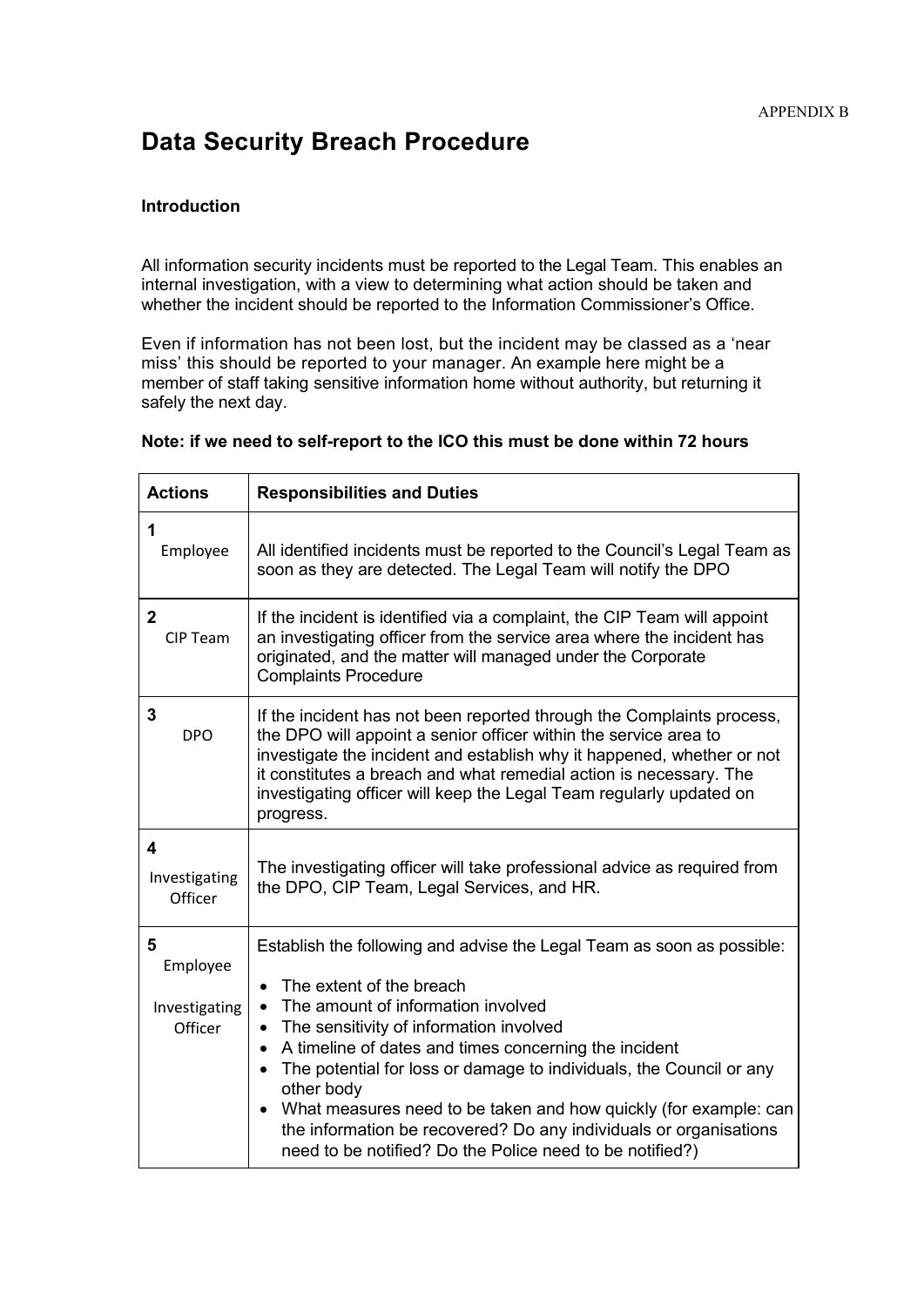| <b>Actions</b>                 | <b>Responsibilities and Duties</b>                                                                                                                                                                                                                                                                              |
|--------------------------------|-----------------------------------------------------------------------------------------------------------------------------------------------------------------------------------------------------------------------------------------------------------------------------------------------------------------|
| 6<br>Investigating<br>Officer  | Unless considered to be a very minor breach of security, carry out and<br>document a risk assessment. Depending upon the outcome of the<br>risk assessment, use the letter template in Annex 1 to inform those<br>affected by the breach.                                                                       |
| 7<br>Investigating<br>Officer  | Report the loss of data to the police as required, and notify the<br>Council's DPO whenever the police are involved.                                                                                                                                                                                            |
| 8<br><b>DPO</b>                | Consider convening a meeting as appropriate involving people who<br>are likely to have an active role in remedying the breach or dealing<br>with any of the outside parties involved. Maintain an action plan<br>tasking individuals with assisting the investigation as necessary.                             |
| 9<br>Investigating<br>Officer  | Consider whether written statements may be needed. If so, first consult<br>with the Legal Team and the HR Team if it is considered that<br>Disciplinary action may be required at some point.                                                                                                                   |
| 10<br>Investigating<br>Officer | If information has been sent to the wrong address, retrieve the<br>information as soon as possible, using the letter template in Annex 1<br>or via a home visit as appropriate.                                                                                                                                 |
| 11<br>Investigating<br>Officer | Always consider involving the Council's Communications team early<br>on and keeping them updated.                                                                                                                                                                                                               |
| 12<br>Investigating<br>Officer | As part of the process of identifying the cause of the breach, try to<br>consider measures that can be put in place to eliminate or reduce the<br>chances of a reoccurrence. Where these are obvious, put them in<br>place straight away; where these would need further discussion, report<br>them to the DPO. |
| 13<br>Investigating<br>Officer | Where the incident has been treated as a complaint, the investigating<br>officer will draft a response for the complainant and have it reviewed<br>by the Legal Team and the DPO. The response will be sent to the<br>complainant by the CIP Team.                                                              |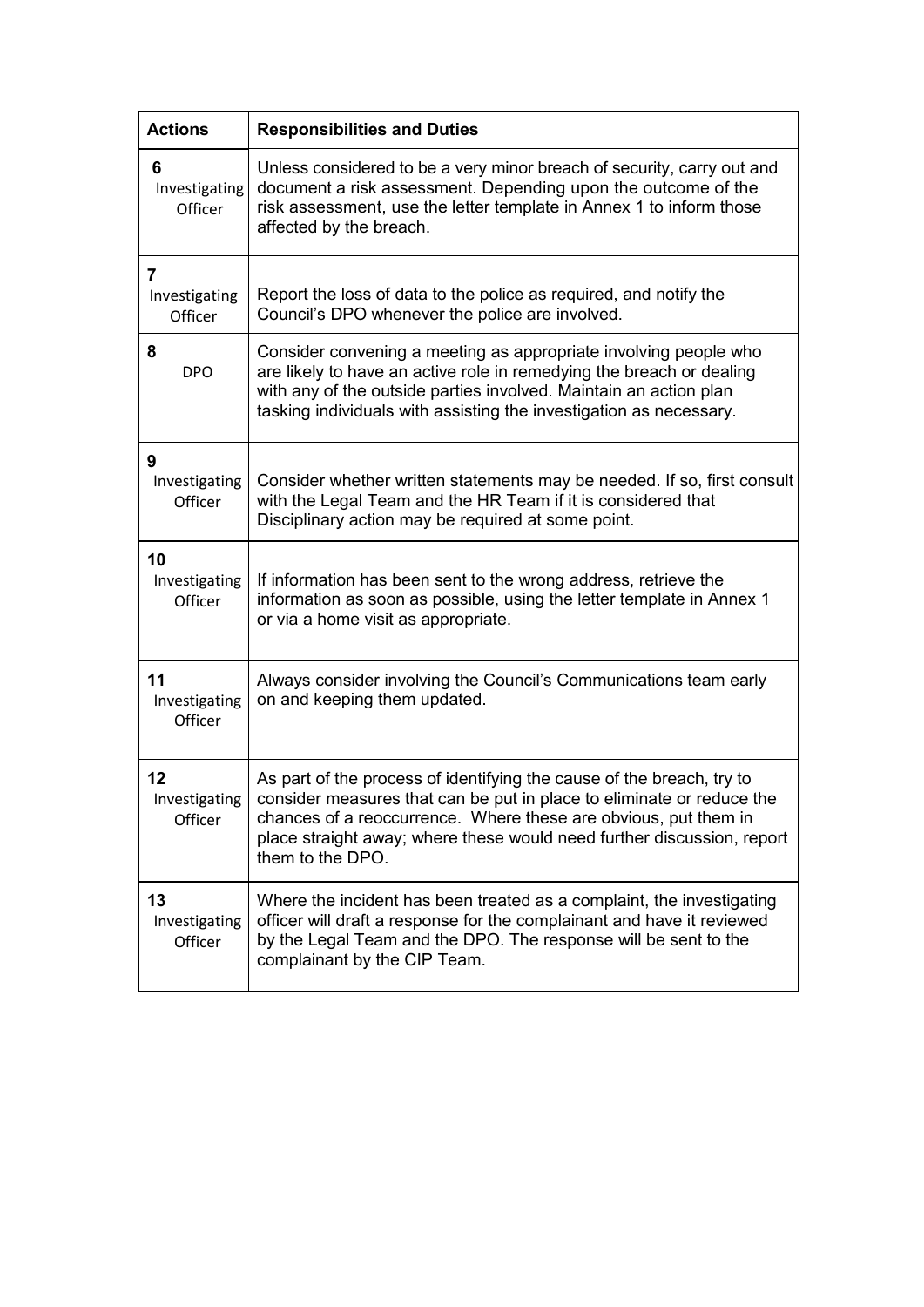# **ANNEX 1 – letter to individual whose data has been breached**

| <b>Actions</b>                 | <b>Responsibilities and Duties</b>                                                                                                                                                                                                             |
|--------------------------------|------------------------------------------------------------------------------------------------------------------------------------------------------------------------------------------------------------------------------------------------|
| 14<br>Investigating<br>Officer | Provide a final written briefing to the DPO. If the DPO concludes that<br>the breach should be reported to the Information Commissioner,<br>complete a formal breach notification form and send it to the Legal<br>Team and the DPO for review |
| 15<br>Legal team/<br>DPO       | Submit ICO Breach notification form (if required) and address any<br>outstanding legal issues (e.g. injunction proceedings).                                                                                                                   |
|                                | https://ico.org.uk/for-organisations/report-a-breach/personal-data-<br>breach/                                                                                                                                                                 |
|                                | Notify the relevant portfolio holder(s) where a breach notification is<br>submitted.                                                                                                                                                           |

| guidance<br><b>Further</b><br>available (links to<br>useful documents) | https://ico.org.uk/media/for-<br>organisations/documents/1536/breach reporting.pdf |
|------------------------------------------------------------------------|------------------------------------------------------------------------------------|
| <b>Related policies &amp;</b>                                          | <b>Disciplinary Procedure</b>                                                      |
| procedures                                                             | <b>Data Protection Policy</b>                                                      |

## **Golden rules for reporting and investigating data breaches**

Remember:

- Do not keep a breach to yourself, even if you feel there has been no harm arising.
- Do not seek to apportion blame the main object of this procedure is to address the breach and improve our processes.
- This procedure is not confined to breaches involving personal data only. Any uncontrolled information loss is important.
- Be honest with the facts.
- Be thorough in investigating or assisting with any investigation.

#### **Contact details**

Mark Stinson Data Protection Officer Tel: 07899 061277

Sarah Wolstenholme-Smy Legal Services Manager Tel: 07970 248422

## **Letter to notify that personal data has been breached**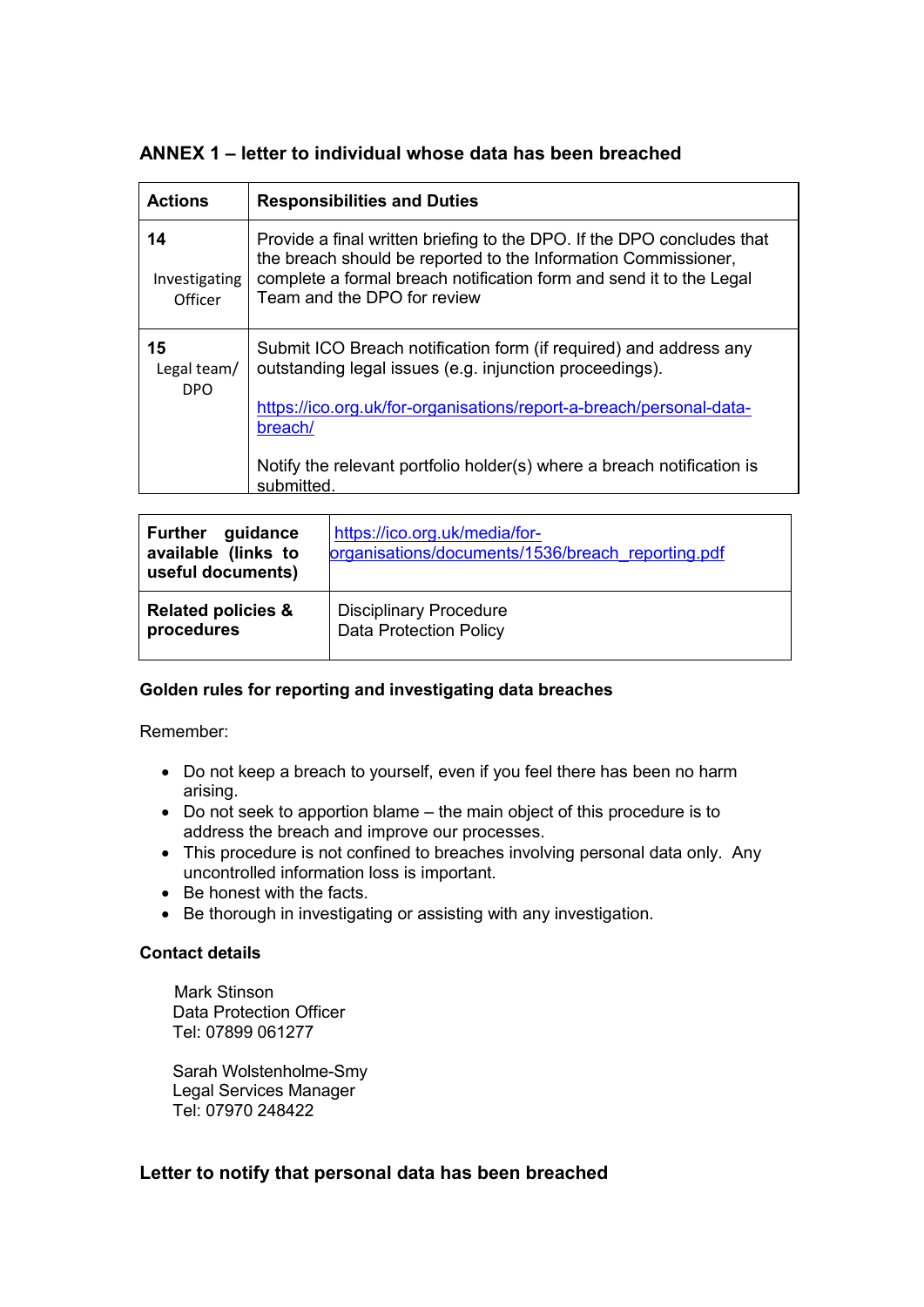# **ANNEX 1 – letter to individual whose data has been breached**

I write to you to bring to your attention a breach of the Data Protection Act 1998 that

Dear **Dear** 

[provide a short description of the breach] which unfortunately involves your personal data.

Please be assured that we are taking this matter very seriously and *are investigating the matter / have concluded our investigation into it.*

The facts in this matter are *<give description of what has happened>.*

*<State what remedial action(s) have been carried out>*

*<State what has been done to prevent a reoccurrence>*

If you have any questions or concerns regarding this letter, please get in touch with me.

I would again like to apologise for the incident of which you may have, until now,

been unaware.

Yours sincerely,